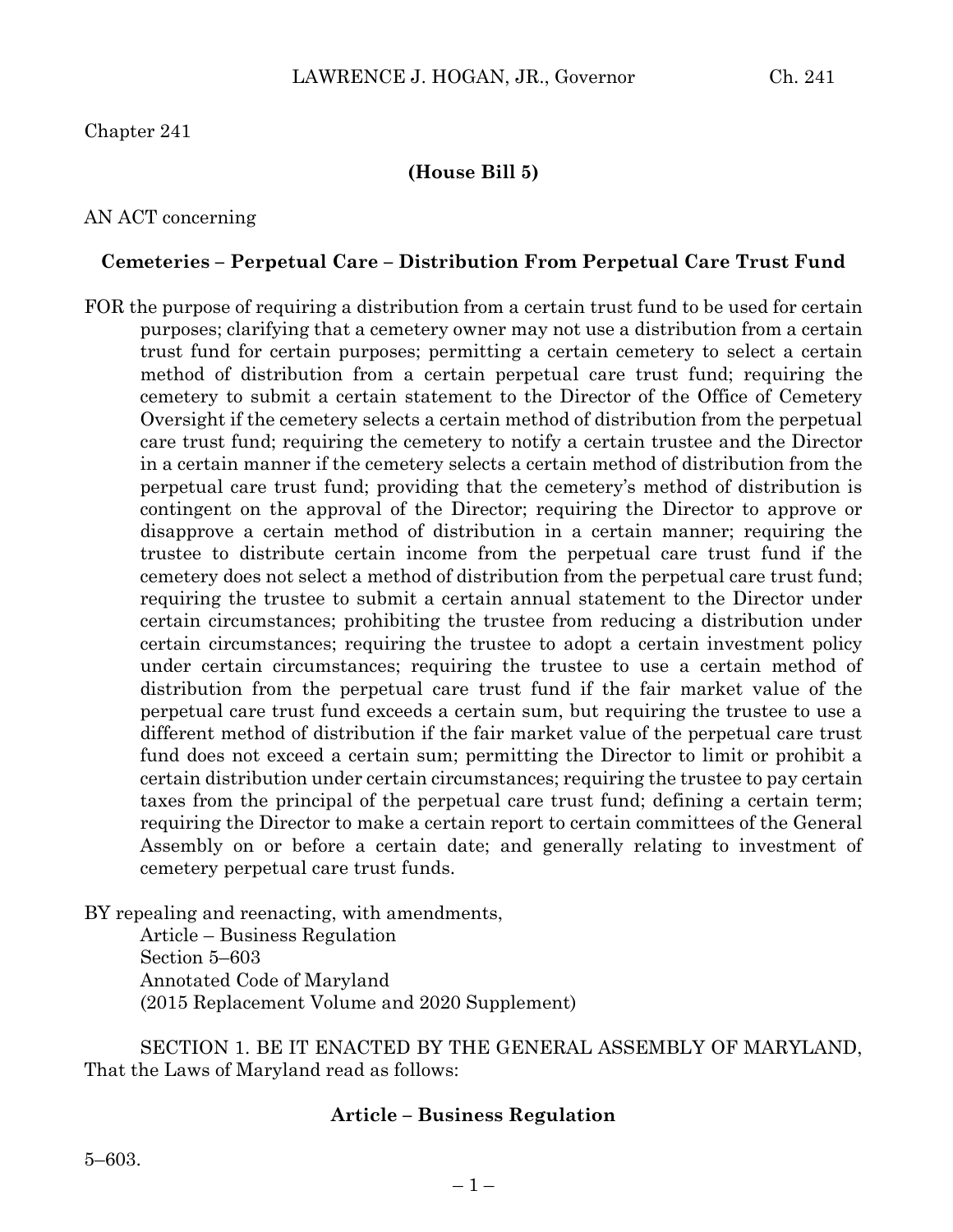(a) In this section, "developed land area" means land in a cemetery:

(1) that is available for burial;

(2) where roads, paths, or buildings have been laid out or built; or

(3) where burial lots have been outlined on a plat or in a record or sales brochure.

(b) (1) Each sole proprietor registered cemeterian, permit holder, or any other person subject to the registration or permit provisions of this title who sells or offers to sell to the public a burial lot or burial right in a cemetery as to which perpetual care is stated or implied shall have a perpetual care trust fund.

(2) A separate perpetual care trust fund shall be established for each cemetery to which this section applies.

(3) On the general price list, contract of sale of burial space, and any conveyance documents, all cemeteries subject to the provisions of this subtitle shall state in writing the following using 12 point or larger type font:

- (i) "The cemetery is a perpetual care cemetery."; or
- (ii) "The cemetery is not a perpetual care cemetery."

(4) A cemetery created in the State after October 1, 2001, that is not exempt under § 5–602 of this subtitle shall be required to establish a perpetual care trust fund.

(c) Each sole proprietor registered cemeterian, permit holder, or any other person subject to the trust requirements of this subtitle initially shall deposit in the perpetual care trust fund at least:

(1) \$10,000, if the developed land area of the cemetery is 10 acres or less and the cemetery is a nonprofit cemetery which does not sell burial goods;

(2) \$25,000, if the developed land area of the cemetery is more than 10 acres and the cemetery is a nonprofit cemetery which does not sell burial goods;

(3) \$25,000, if the developed land area of the cemetery is 10 acres or less and the cemetery is a for–profit cemetery or a nonprofit cemetery which sells burial goods; or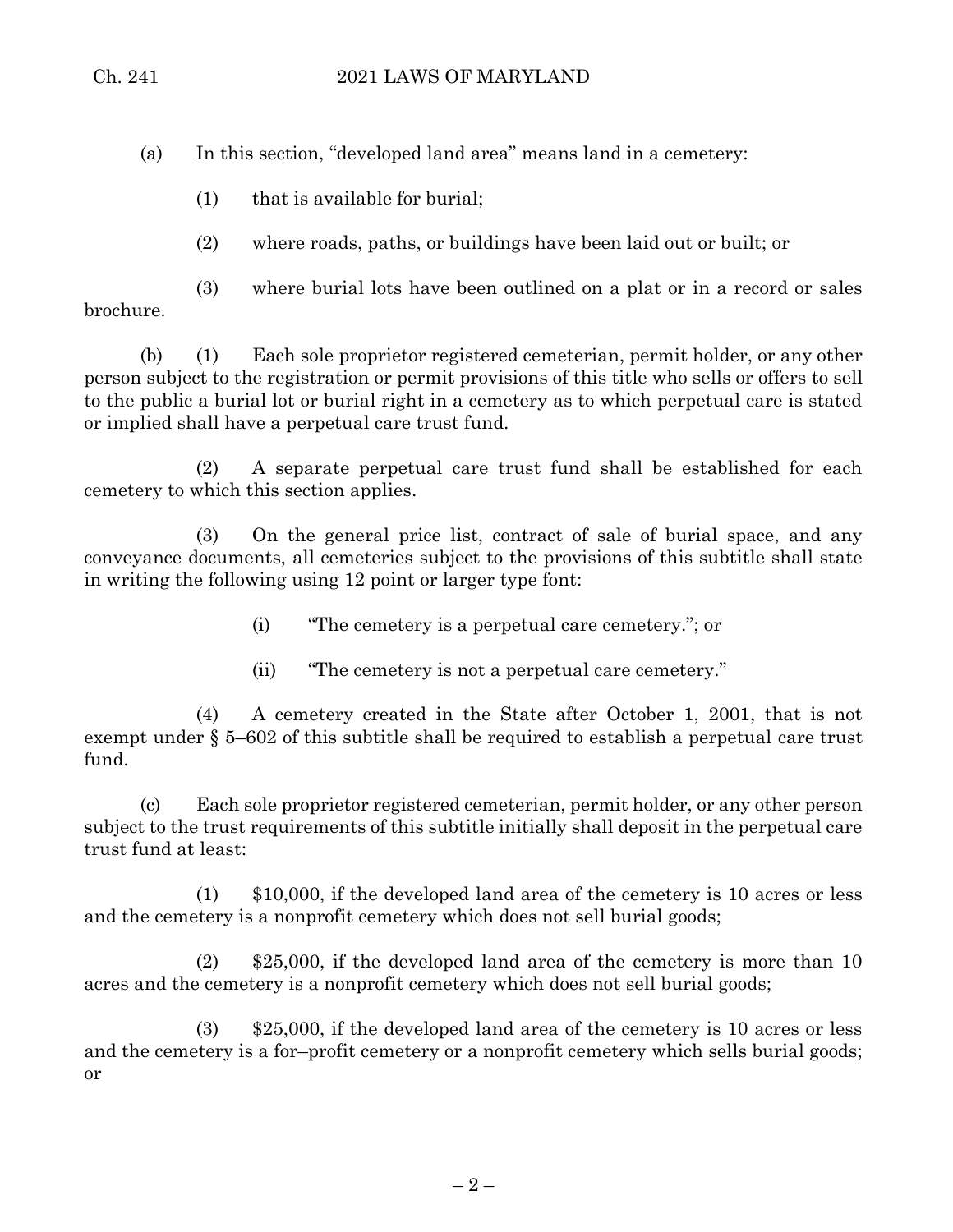(4) \$50,000, if the developed land area of the cemetery is more than 10 acres and the cemetery is a for–profit cemetery or a nonprofit cemetery which sells burial goods.

(d) (1) The deposits required by this subsection are in addition to the deposits required by subsection (c) of this section.

(2) Except as provided in paragraph (4) of this subsection, within 30 days after the end of the month when the buyer of a right of interment in a burial lot, above–ground crypt, or niche makes a final payment, the registered cemeterian, permit holder, or any other person subject to the trust requirements of this subtitle shall pay in cash to the trustee for deposit in the perpetual care trust fund:

(i) at least 10% of the actual selling price of each right of interment in a burial lot, above–ground crypt, or niche; or

(ii) if the burial space is sold at a discount or at no cost, at least  $10\%$ of the imputed cost of the fair retail value.

(3) The amount of deposit to the perpetual care trust fund shall be deducted from the proceeds of the listed selling price of the right of interment in a burial lot, above–ground crypt, or niche, and may not be charged as an add–on to the purchaser.

(4) This subsection does not apply to the sale of a second right of interment or the resale of a right of interment in a burial lot, above–ground crypt, or niche for which the cemetery already has paid into the perpetual care trust fund the deposit required by this subsection.

(e) **[**The income**] A DISTRIBUTION** from the perpetual care trust fund **MADE UNDER SUBSECTION (G) OF THIS SECTION**:

(1) shall be used only for the perpetual care of the cemetery, including:

(i) the maintenance, including the cutting of grass abutting memorials or monuments, administration, supervision, and embellishment of the cemetery and its grounds, roads, and paths; and

(ii) the repair and renewal of buildings, including columbaria and mausoleums, and the property of the cemetery; **[**and**]**

(2) may not be used to care for memorials or monuments**; AND**

**(3) MAY NOT BE USED BY THE OWNER OF A CEMETERY FOR ANY PURPOSE NOT DESCRIBED IN ITEM (1) OF THIS SUBSECTION**.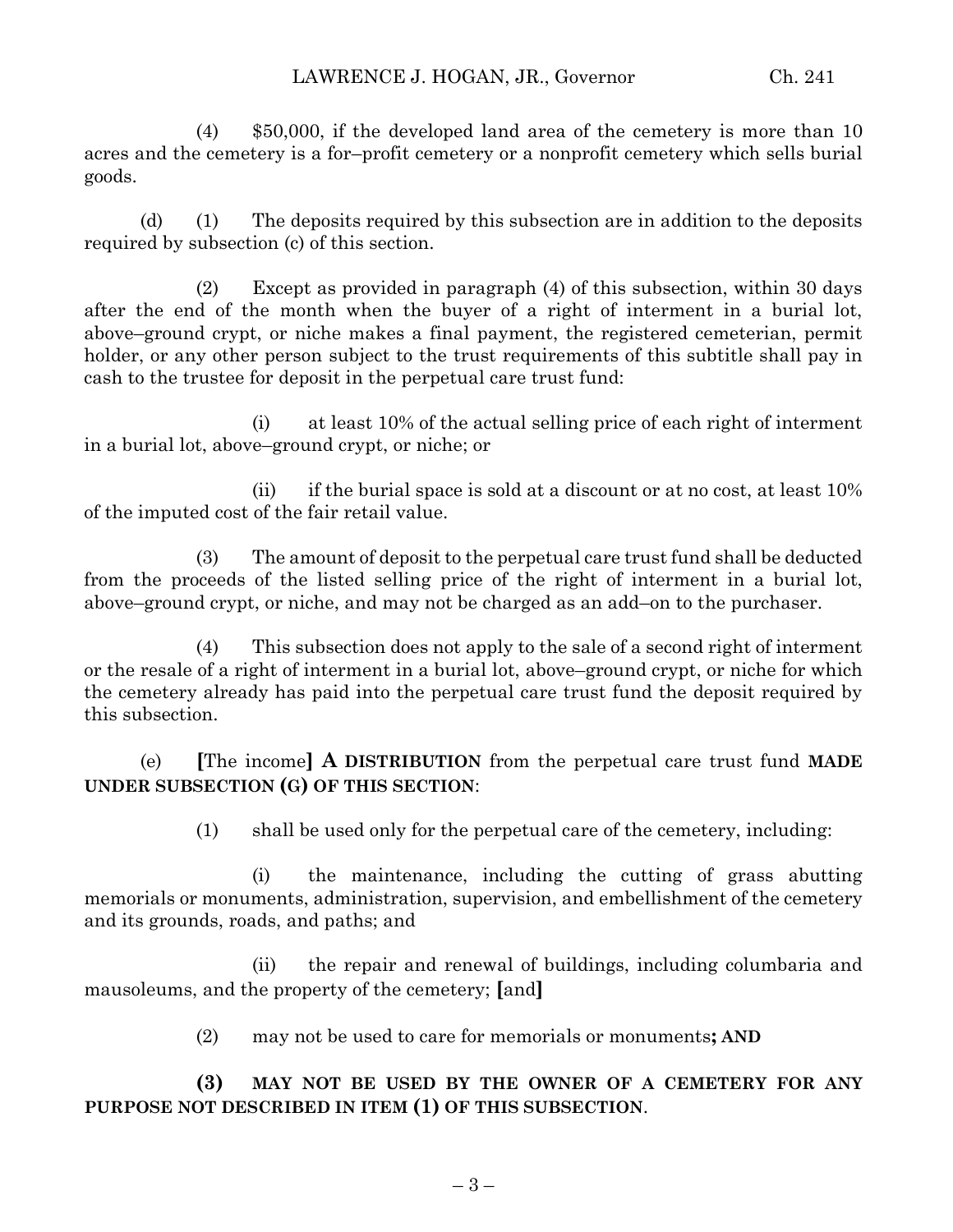(f) Realized capital gains of a perpetual care trust fund **[**are not income of the perpetual care trust fund and**]** shall be deposited in the perpetual care trust fund as principal of the perpetual care trust fund.

**(G) (1) IN THIS SUBSECTION, "NET INCOME" INCLUDES INTEREST AND DIVIDENDS.**

**(2) A CEMETERY THAT IS SUBJECT TO THIS SECTION MAY SELECT AS THE METHOD OF DISTRIBUTION FROM THE PERPETUAL CARE TRUST FUND EITHER:**

**(I) ALL NET INCOME TO BE DISTRIBUTED ON A MONTHLY, QUARTERLY, SEMIANNUAL, OR ANNUAL BASIS; OR**

**(II) AN AMOUNT NOT EXCEEDING 4% OF THE AVERAGE OF THE END–OF–YEAR FAIR MARKET VALUE OF THE PERPETUAL CARE TRUST FUND FOR THE PRECEDING 3 CALENDAR YEARS, TO BE DISTRIBUTED ON A MONTHLY, QUARTERLY, SEMIANNUAL, OR ANNUAL BASIS.**

**(3) (I) SUBJECT TO SUBPARAGRAPH (II) OF THIS PARAGRAPH, IF A CEMETERY THAT IS SUBJECT TO THIS SECTION SELECTS A METHOD OF DISTRIBUTION DESCRIBED IN PARAGRAPH (2) OF THIS SUBSECTION:**

**1. THE TRUSTEE SHALL SUBMIT TO THE DIRECTOR A STATEMENT ATTESTING THAT THE CEMETERY'S SELECTION OF THE METHOD OF DISTRIBUTION DESCRIBED IN PARAGRAPH (2) OF THIS SUBSECTION IS REASONABLY EXPECTED TO RESULT IN SUFFICIENT PROTECTION OF THE PERPETUAL CARE TRUST FUND'S PRINCIPAL;**

**2. THE CEMETERY SHALL NOTIFY THE DIRECTOR IN WRITING AT LEAST 60 DAYS BEFORE THE DATE THE METHOD OF DISTRIBUTION WILL TAKE EFFECT;**

**3. THE NOTIFICATION UNDER ITEM 1 OF THIS SUBPARAGRAPH SHALL INCLUDE A COPY OF THE INVESTMENT POLICY STATEMENT FOR THE TRUST AND THE PLANNED INITIAL DISTRIBUTION AMOUNT;**

**4. THE CEMETERY SHALL NOTIFY THE TRUSTEE IN WRITING AT LEAST 60 DAYS BEFORE THE DATE THE METHOD OF DISTRIBUTION WILL TAKE EFFECT; AND**

**5. THE METHOD OF DISTRIBUTION SHALL REMAIN IN EFFECT UNTIL THE CEMETERY NOTIFIES THE TRUSTEE AND THE DIRECTOR IN**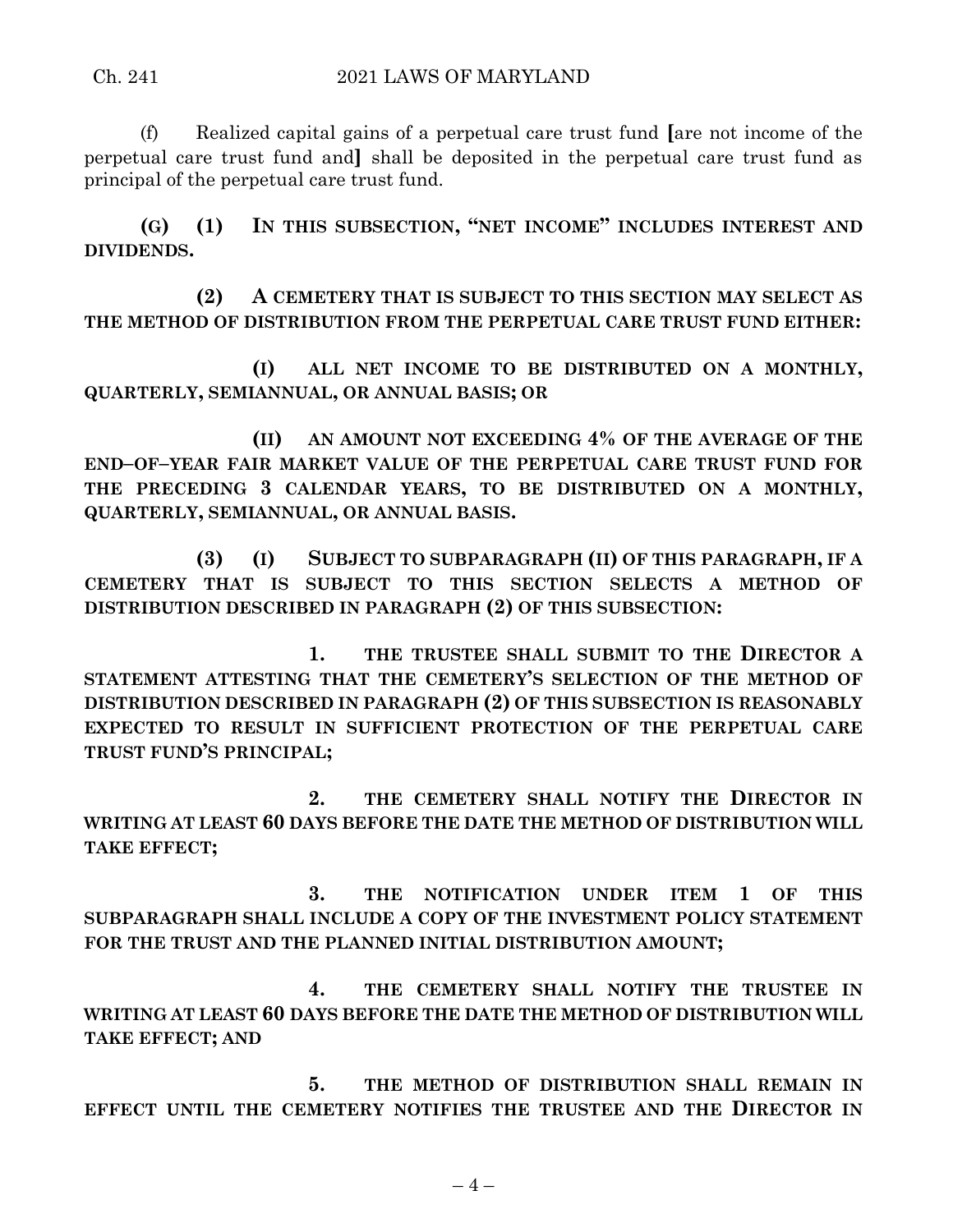**WRITING THAT THE CEMETERY HAS SELECTED A DIFFERENT METHOD OF DISTRIBUTION.**

**(II) 1. A CEMETERY'S SELECTION OF A METHOD OF DISTRIBUTION UNDER SUBPARAGRAPH (I) OF THIS PARAGRAPH IS CONTINGENT ON APPROVAL OF THE DIRECTOR MADE IN ACCORDANCE WITH SUBSUBPARAGRAPH 2 OF THIS SUBPARAGRAPH.**

**2. WITHIN 30 DAYS AFTER RECEIVING NOTICE UNDER SUBPARAGRAPH (I)1 OF THIS PARAGRAPH, THE DIRECTOR SHALL, IN A WRITTEN NOTICE PROVIDED TO THE CEMETERY, APPROVE OR DISAPPROVE THE PROPOSED DISTRIBUTION METHOD.**

**3. IF A CEMETERY THAT IS SUBJECT TO THIS SECTION DOES NOT SELECT A METHOD OF DISTRIBUTION DESCRIBED IN PARAGRAPH (2) OF THIS SUBSECTION, THE TRUSTEE SHALL DISTRIBUTE TO THE CEMETERY, ON A MONTHLY BASIS, ALL NET INCOME OF THE PERPETUAL CARE TRUST FUND.**

**(4) IF A CEMETERY THAT IS SUBJECT TO THIS SECTION SELECTS THE METHOD OF DISTRIBUTION DESCRIBED IN PARAGRAPH (2)(II) OF THIS SUBSECTION, THE TRUSTEE:**

**(I) SHALL SUBMIT ANNUALLY TO THE DIRECTOR A STATEMENT ATTESTING THAT THE CEMETERY'S SELECTION OF THE METHOD OF DISTRIBUTION DESCRIBED IN PARAGRAPH (2)(II) OF THIS SUBSECTION IS REASONABLY EXPECTED TO RESULT IN SUFFICIENT PROTECTION OF THE PERPETUAL CARE TRUST FUND'S PRINCIPAL;**

**(II) MAY NOT REDUCE THE AMOUNT OF THE DISTRIBUTION BY ANY TAXES OR FEES;**

**(III) SHALL ADOPT AN INVESTMENT POLICY THAT:**

**1. PROVIDES FOR A BALANCED PORTFOLIO, INCLUDING A REASONABLE AMOUNT OF FIXED–INCOME SECURITIES; AND**

**2. SUPPORTS THE GROWTH OF THE PERPETUAL CARE TRUST FUND; AND**

**(IV) 1. SHALL USE THE METHOD OF DISTRIBUTION SELECTED BY THE CEMETERY IF THE FAIR MARKET VALUE OF THE PERPETUAL CARE TRUST FUND EXCEEDS THE SUM OF:**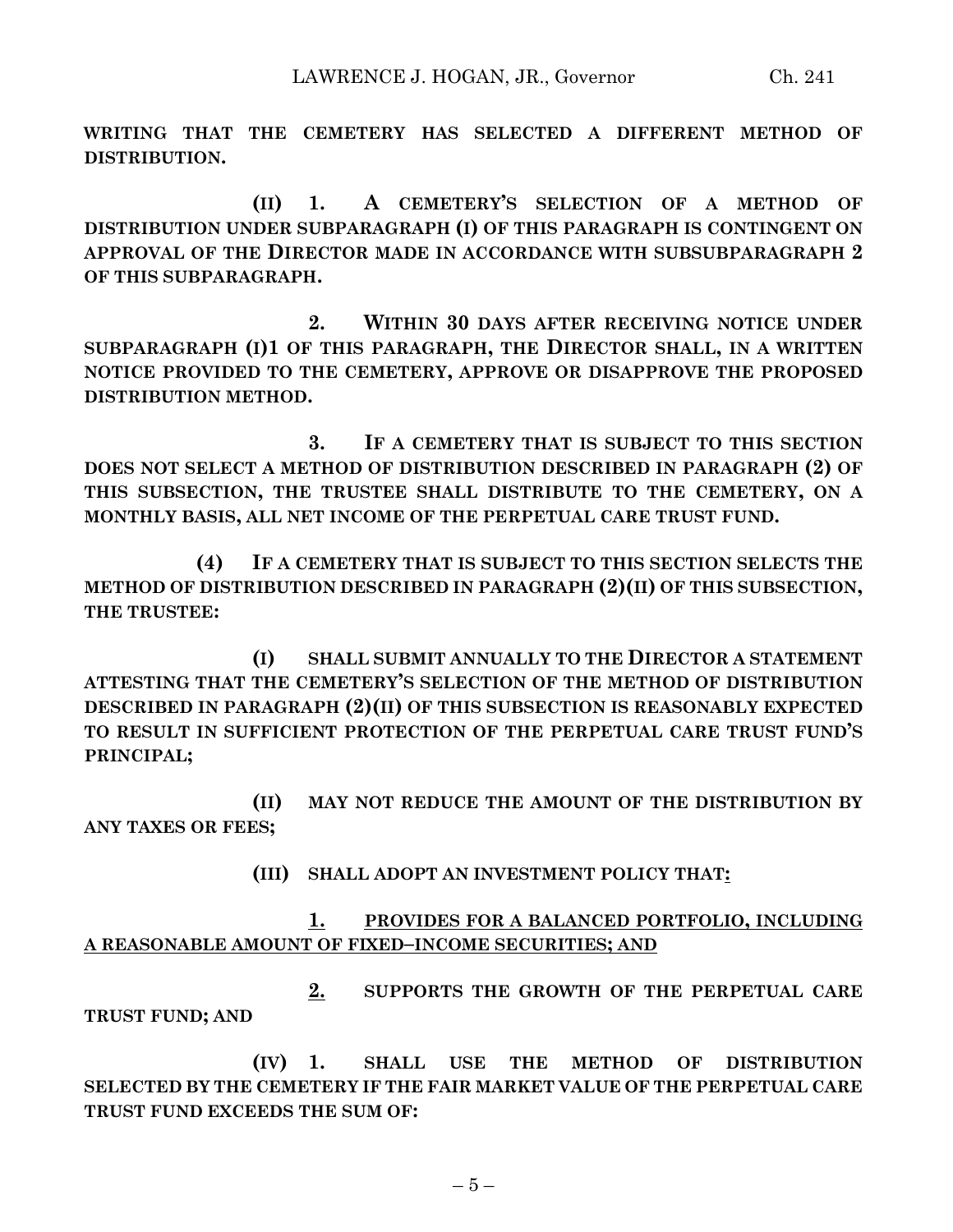**A. 80% OF THE AVERAGE OF THE END–OF–YEAR FAIR MARKET VALUE OF THE PERPETUAL CARE TRUST FUND FOR THE PRECEDING 3 CALENDAR YEARS; AND**

**B. THE TOTAL CONTRIBUTIONS MADE TO THE PRINCIPAL OF THE PERPETUAL CARE TRUST FUND FROM THE END OF THE PRECEDING CALENDAR YEAR; OR**

**2. SHALL DISTRIBUTE TO THE CEMETERY ON A MONTHLY BASIS FOR THE REMAINDER OF THE CALENDAR YEAR ALL NET INCOME OF THE PERPETUAL CARE TRUST FUND IF THE FAIR MARKET VALUE OF THE PERPETUAL CARE TRUST FUND DOES NOT EXCEED THE SUM CALCULATED UNDER ITEM 1 OF THIS ITEM.**

**(5) THE DIRECTOR MAY LIMIT OR PROHIBIT A DISTRIBUTION MADE UNDER PARAGRAPH (2)(II) OF THIS SUBSECTION IF THE DIRECTOR BELIEVES THAT:**

**(I) BASED ON A REVIEW SUBMITTED BY THE TRUSTEE OF THE PRIOR 5 TO 7 YEARS OF PERFORMANCE OF THE PERPETUAL CARE TRUST FUND OR, IF LESS THAN 5 YEARS HAVE ELAPSED SINCE THE DATE OF SELECTION OF THE INVESTMENT METHOD, A REVIEW SUBMITTED BY THE TRUSTEE OF THE PERFORMANCE OF THE PERPETUAL CARE TRUST FUND SINCE THE DATE OF SELECTION, INVESTMENT RETURNS AND DISTRIBUTION PRACTICES HAVE NOT RESULTED IN SUFFICIENT PROTECTION OF THE PERPETUAL CARE TRUST FUND'S PRINCIPAL; OR** 

**(II) THE TRUSTEE DOES NOT HAVE SUFFICIENT KNOWLEDGE AND EXPERTISE TO ADMINISTER THE PERPETUAL CARE TRUST FUND IN A MANNER THAT SUPPORTS THE GROWTH OF THE PERPETUAL CARE TRUST FUND.**

**(H) THE TRUSTEE SHALL PAY CAPITAL GAINS TAXES FROM THE PRINCIPAL OF THE PERPETUAL CARE TRUST FUND.**

**[**(g)**] (I)** (1) The perpetual care trust fund authorized by this subsection shall be a single purpose trust fund.

(2) In the event of the bankruptcy or insolvency of, or assignment for the benefit of creditors by, or an adverse judgment against the sole proprietor registered cemeterian, permit holder, or any other person subject to the trust requirements of this subtitle, the perpetual care trust funds may not be made available to any creditor as assets of the sole proprietor registered cemeterian, permit holder, or any other person subject to the trust requirements of this subtitle or as payment for any expenses of any bankruptcy or similar proceedings, but shall be retained intact to provide for the future maintenance of the cemetery.